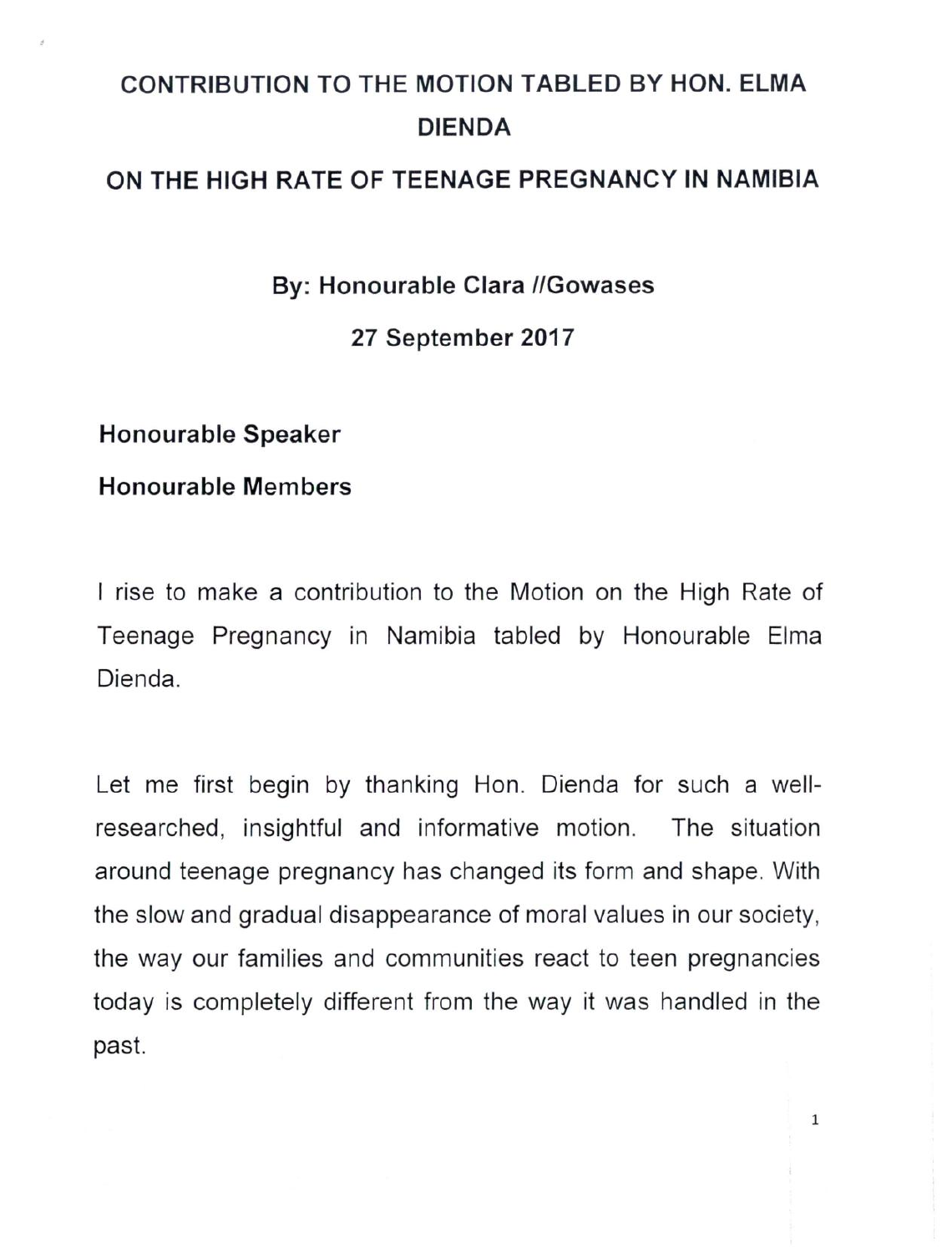#### Fenomenon

Teenage Pregnancy is not a new phenomenon. Even in our days feno Menon as young girls, this phenomenon was common and you could even say expected, because back then we did not easily have access to sex education nor could we easily access hospitals and clinics to receive sexual health reproductive services.

Fortunately, during the time of our youth, the dangers associated with teenage pregnancy were confined to treatable sexually transmitted infections (STls).

Today, however, many young people indulge in unprotected sex which puts them at risks of not only falling pregnant and contracting treatable STI's but also HIV/AIDS. The sad part is that those impregnating our young girls are not only their peers, but older men too (teachers, neighbours and relatives etc.). Those who are now impregnating young girls are much older community members ... community members who in the past had provided a safe haven for our young girls. This is why I say the face of teenage pregnancy and our society has changed. The protectors of old are now preying on our adolescent girls, further compounding this problem.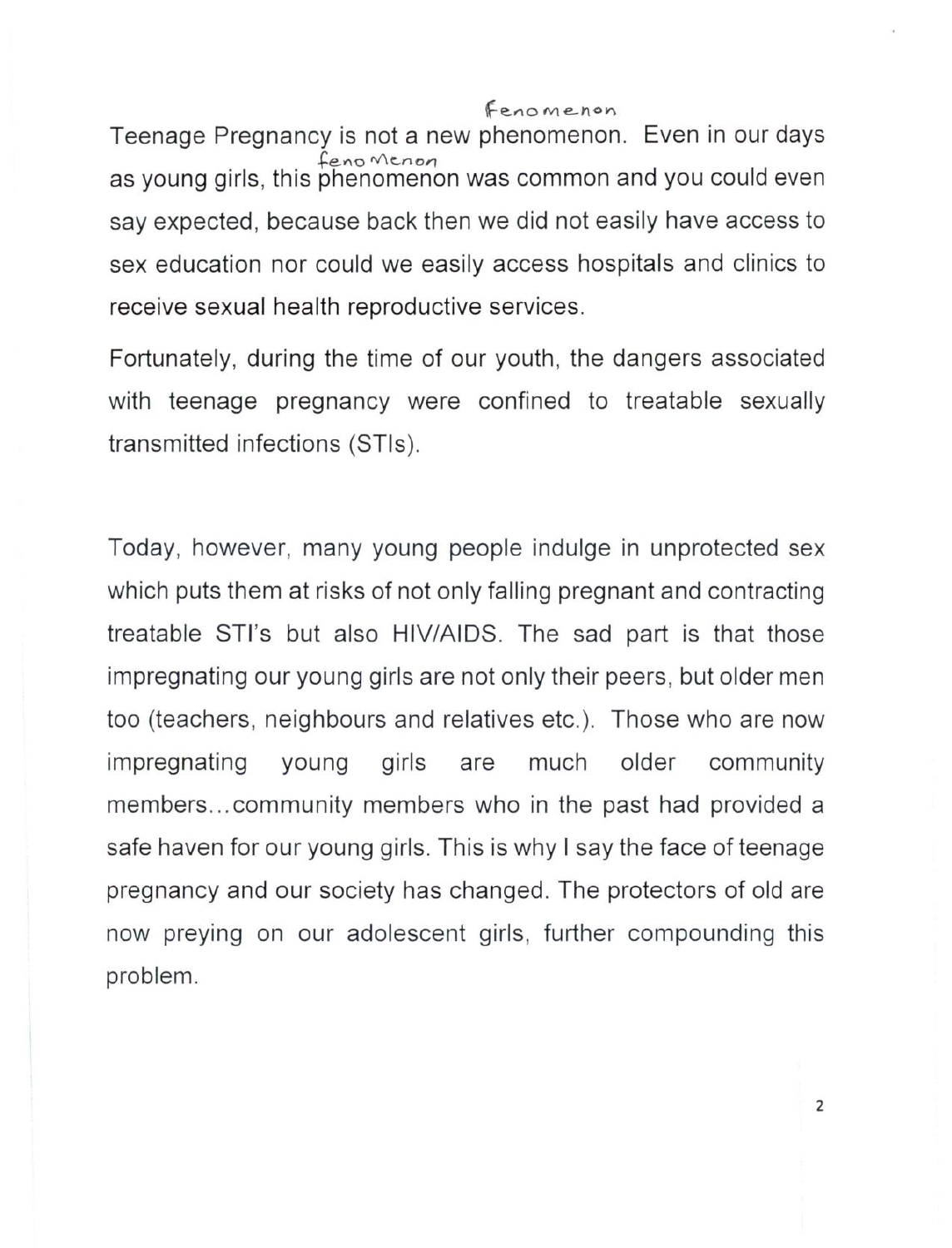These grown men entice these young girls with money and gifts and even offer them monetary rewards for their parents. It is truly ere. sad that there are parents who have also become accomplices in this scourge. We have heard of and read reports of adolescent girls, as young as 12 years old, being violated impregnated by men as old as 70 years. Men who their parents had left them with, mistakenly believing that their daughters were safe in the company of community elders. Yes, teenage girls and boys must also take responsibility for impregnating each other; but there are also too many cases of grown men using money or violence to prey on young girls.

Many cases of this nature, which are criminal acts that may amount to statutory rape, have gone unreported because either parents are offered monetary compensation or are completely not aware of their rights to report such cases to the relevant law enforcement agencies. Shame on these men, who continue to take advantage of young girls and destroy their future in the process!!

**Honourable Speaker**

**Honourable Members**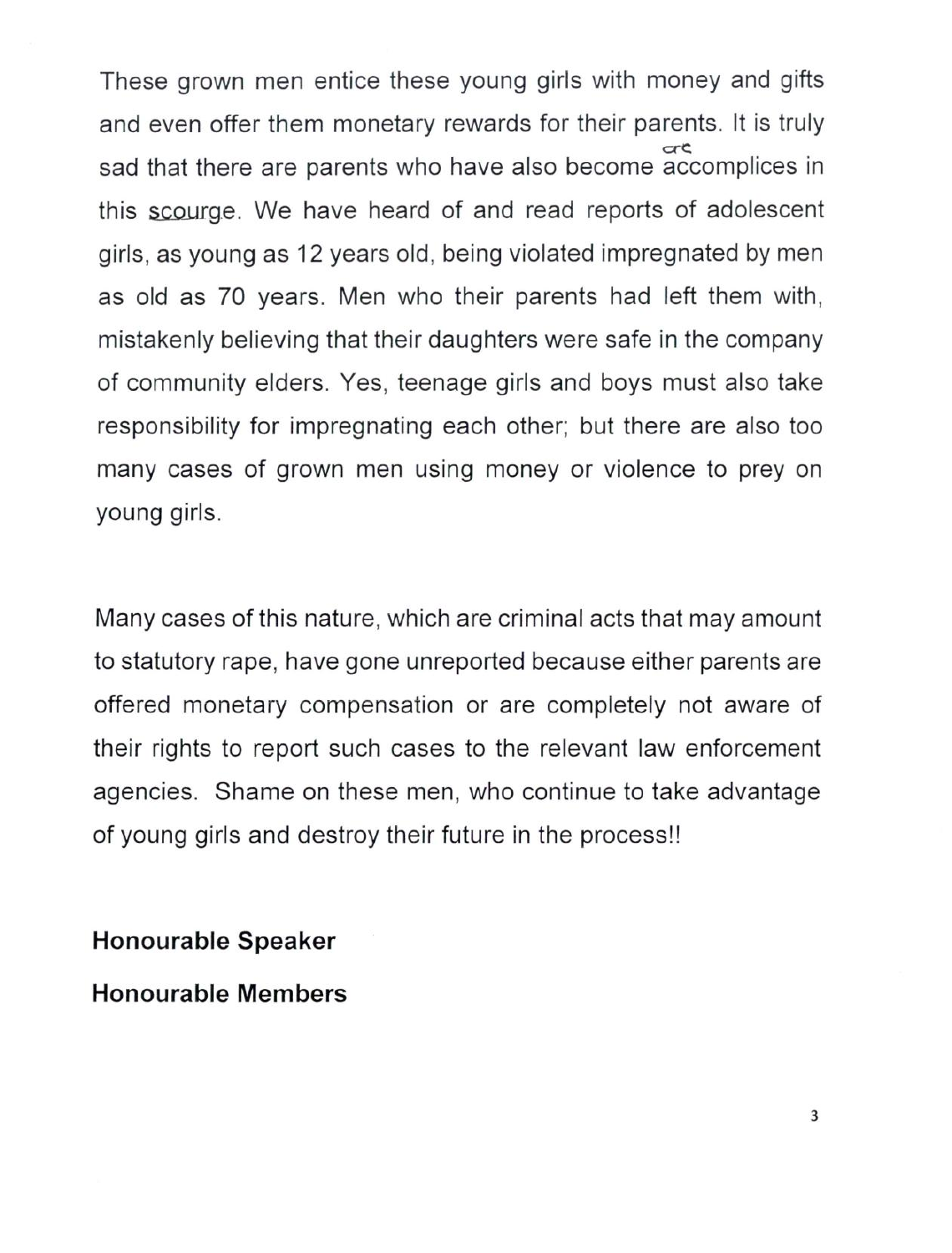Today's young people, unlike us during our era, have access to much more information on sexual reproductive health. Most of our young people, through their cell phones, school curriculums, peers and health facilities have information and are able to access almost any information pertaining to all the different contraceptive methods. When you look through some of the school text books on life science and life skills these subjects are covered extensively. The problem is therefore not access to information on sexual health or getting hold of condoms, which are freely distributed in schools and hospitals. Yet, why do our young people continue to fall pregnant at such a high rate? This must surely tell us that there is a much more sinister and bigger problem which needs to be identified and addressed urgently. It is fundamental that we get to the crux of the problem, because as long as we continue to treat the symptoms and not the causes, like Hon. Dienda said, the problem of teenage pregnancies will persist and even get worse.

The impacts of Teen Pregnancy are that the:

• Burden of care for the baby rests on mothers, aunties, grandmothers and care takers, and not the mother;

4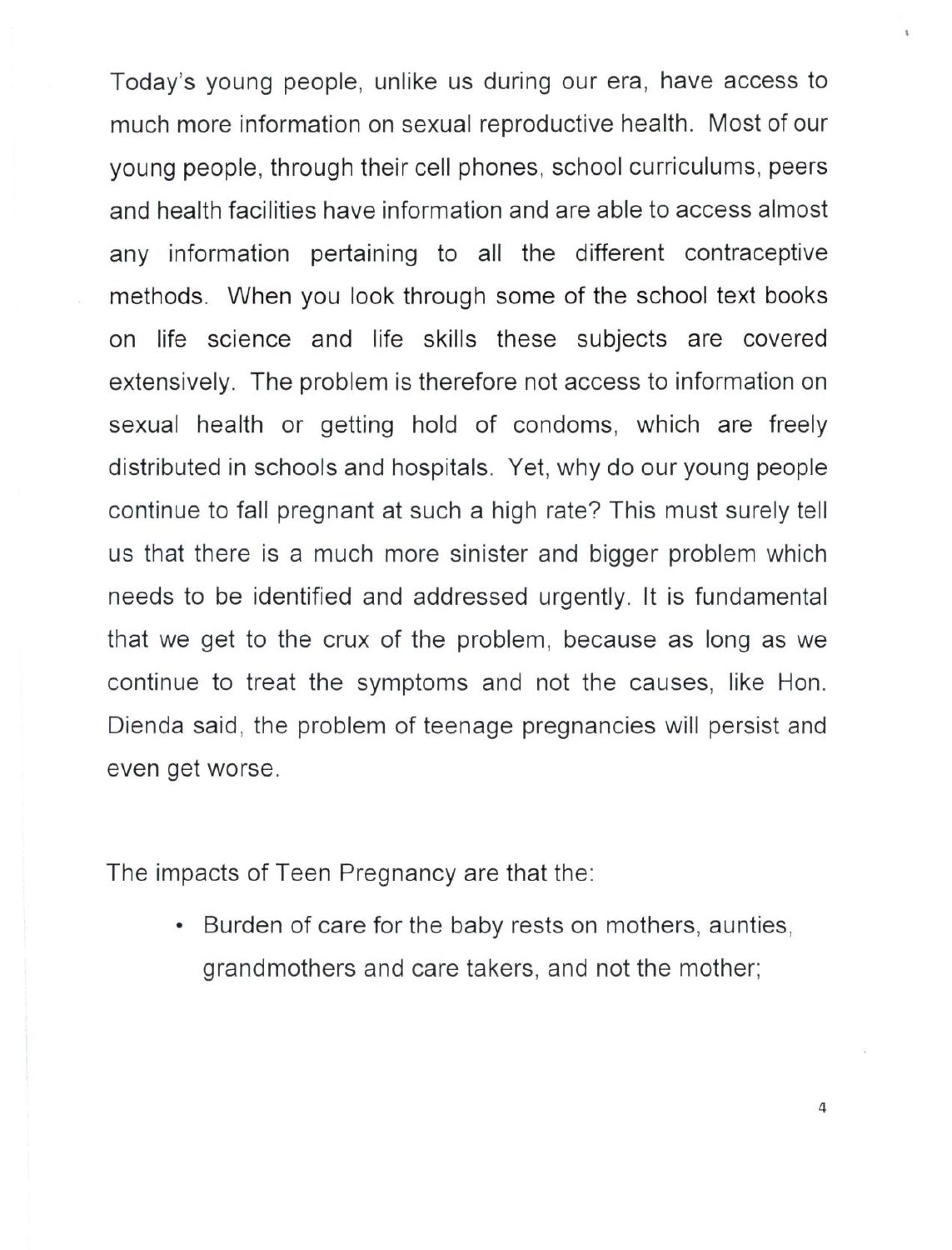- The mother loses touch with her friends and peers, she becomes more and more isolated;
- Many times the baby's father disappears, leaving the teen girl to be a single mother from day 1;
- The teen mom's ability to gain an education is severely reduced; and
- It is very difficult for the teen mom to provide a safe and stable home environment for the child.

## **Honourable Speaker**

## **Honourable Members**

In as far as the impact of the "Revised Education Sector Policy for the Prevention and Management of Learner Pregnancy": whilst I agree that learners who fall pregnant need to be supported to go back to school, I will also agree with the principle that the policy (maybe accidentally) encourages teenage girls to fall pregnant.

Back when I was young, it was a shame to fall pregnant whilst in school. When you became pregnant you were ashamed and you felt it - you disappointed your parents and society.